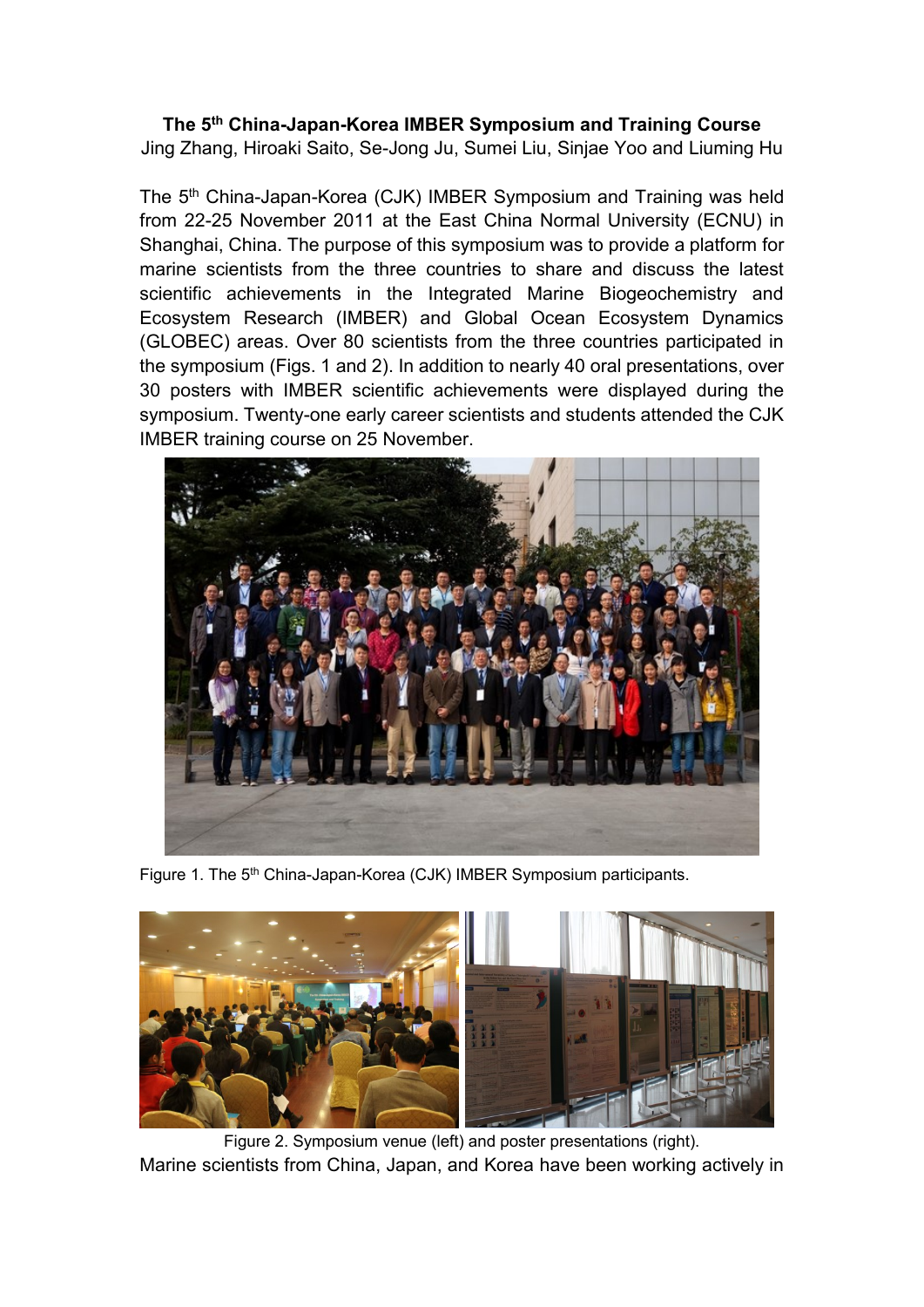the areas of GLOBEC and IMBER science since the early 1990s. Various scientific workshops and training activities have been held periodically by these three countries. Since 2002, the China-Japan-Korea GLOBEC/IMBER symposia provided GLOBEC, and more recently IMBER, scientists from these countries with the opportunity to collaborate, exchange, and compare the results of their research. Although GLOBEC ended in 2010, IMBER decided to continue with this symposium series. The 5th CJK IMBER Symposium focused on the impact of climate change and anthropogenic forcings on physical processes and biogeochemical cycles, ecosystem structure and functions, fisheries in the northern Pacific region, and how these complex interactions, in turn, influence marine ecosystems and human society.

The meeting was opened by Xiuzhen Li, the vice-chair of the State Key Laboratory of Estuarine and Coastal Research (SKLEC), ECNU, who gave the welcome address and an introduction to the SKLEC. Sumei Liu, IMBER Science Steering Committee member, introduced the science themes of IMBER and its organizational structure. She explained the objectives of IMBER's five working groups and four regional programmes and emphasized the upcoming IMBER events:  $ClimECO<sub>3</sub>$  summer school (23-28 July 2012, Ankara, Turkey) and IMBIZO III (28-31 January 2013, Goa, India).

IMBER-related research and activities from the three countries were reviewed (Fig. 3). Chinese IMBER-related research was reviewed by Jing Zhang. The new national IMBER project "Sustainability of marine ecosystem production under multi-stressors and adaptive management (2011-2015)" is being undertaken by five Chinese organizations including the East China Normal University, Institute of Oceanology, Ocean University of China, Second Institute of Oceanography and Yellow Sea Fishery Research Institute. The aim is to investigate the sustainability of ecosystems and adaptive management. The project focuses on four aspects: 1) biogeochemical dynamics, 2) nutrient cycles, 3) physical processes and their effect on nutrient supplies, and 4) coupling of the microbial loop and biogeochemistry. Jing also reviewed the aspects of the project that had been implementated in 2011.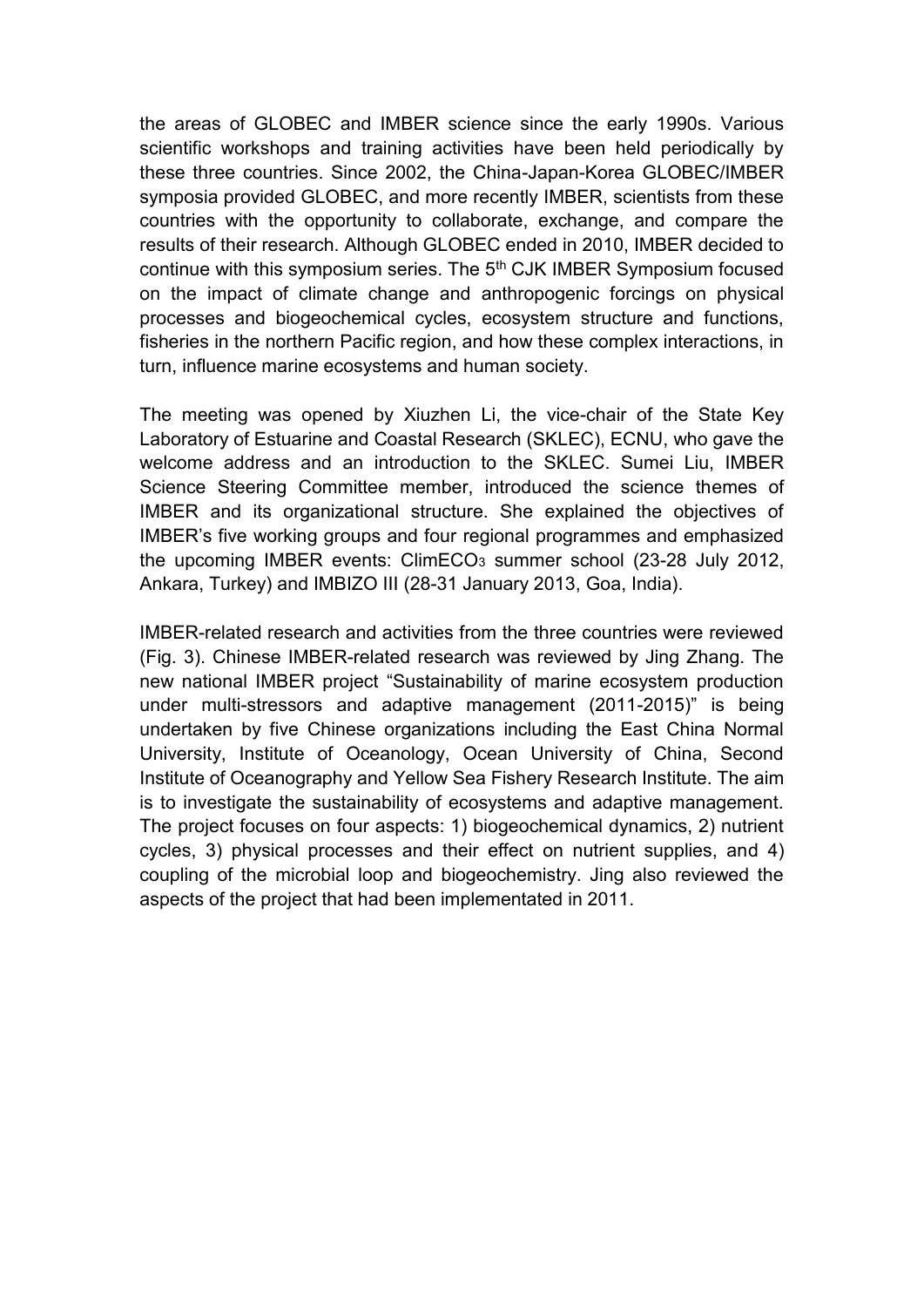

Figure 3. Jing Zhang (China), Hiroaki Saito (Japan), Se-Jong Ju (Korea) reported on the IMBER-related research and activities in their respective countries.

Hiroaki Saito mentioned that IMBER-Japan mainly targets the North Pacific Ocean and its marginal seas. The major research projects include Amur-Okhotsk, Population Outbreak of Marine Life (POMAL), Studies on Prediction and Application of Fish Species Alternation (SUPRFISH), and Studies on Prediction and Control of Jellyfish Outbreaks (STOPJELLY). IMBER-Japan in collaboration with SOLAS-Japan plan to conduct nine cruises from 2004-2012. More IMBER cruises have been proposed from 2013-2015.

Se-Jong Ju reported on the ongoing IMBER-related research projects in Korea, including "KOREA EAST-1 (East Asian Seas Time-series)", "Understanding the mechanism of the East Sea ecosystem changes", "Assessment of the climate impact on the South Sea ecosystem", "The study on the physical dynamics of the Yellow Sea bottom cold water and its impact on the ecosystem", "Long-term change of structure and function in marine ecosystems of Korea", and "POSEIDON (Northwestern Pacific Ocean Study on Environment and Interactions between Deep Ocean and marginal seas)". He introduced the objectives, geographic scope, strategy, and components of each project and how they fit into the IMBER research themes.

The oral presentations were grouped into four session themes:

- $\triangleright$  Impact of climate change on physicochemical and biological properties of marginal seas (Chair: Se-Jong Ju)
- $\triangleright$  The impact of anthropogenic activities on marine biogeochemistry and ecosystem dynamics (Chair: Hiroaki Saito)
- $\triangleright$  Development of biological indicators to detect and evaluate changes in marine ecosystem structure and function (Chair: Sumei Liu)
- $\triangleright$  The application of end-to-end food web models: predicting the impact of environmental change on marine ecosystems (Chair: Jing Zhang)
- *1. Impact of climate change on physicochemical and biological properties of*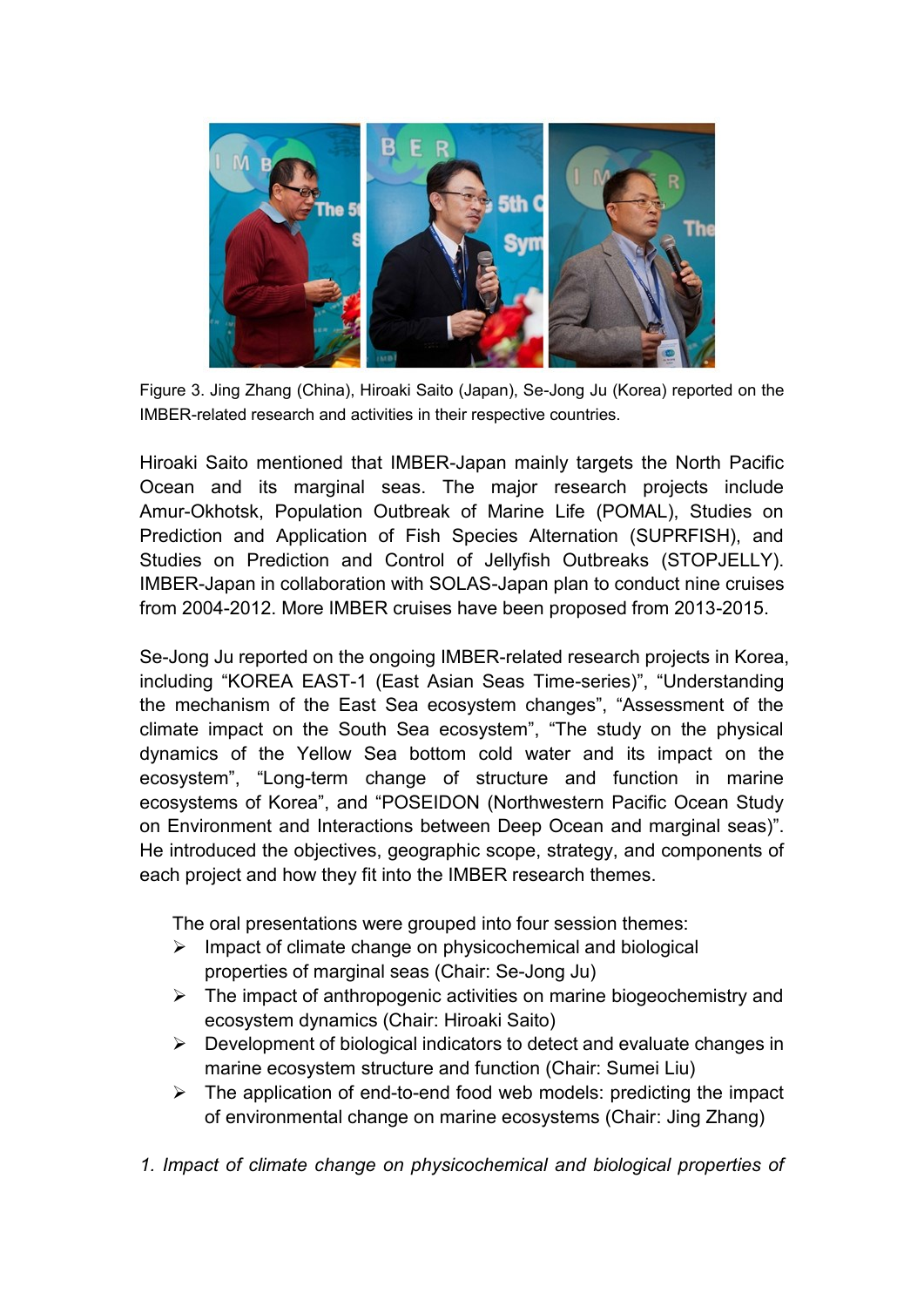#### *marginal seas*

In this session, presentations considered studies on elemental cycles (nutrients, sulfur, iron, etc.) and biological properties (algae and zooplankton) of the Northwest Pacific ranging from open ocean to coastal regions (i.e. South and East China Seas, Yellow Sea).

The presentations given by Hiroaki Saito, Daji Huang, Xinyu Guo and Jun Hu showed the importance of the role of the Kuroshio Current to fish production (success or failure of sardine recruitment in the Kuroshio Extension Regions) and marine ecosystems (from the Taiwan Strait to the East China Sea). Xiping Lian and Jun Hu indicated that spatial and temporal heterogeneity of local planktonic communities and biomass are strongly coupled with the physicochemical properties and local circulation patterns (i.e. episodic river plume and upwelling events) changes due to natural and anthropogenic forcings. Liang Xue showed the strong correlation between temperature (increase) and pH (decrease) of Yellow Sea Cold Water, which is a remnant of the winter water mass, based on long-term historic data. However, no correlation has been found between pH and DO.

## *2. The impact of anthropogenic activity on marine biogeochemistry and ecosystem dynamics.*

Anthropogenic impacts on marine ecosystems are very apparent in eastern Asian coastal regions. In this session, recent investigations into changes in biogeochemical cycles in coastal waters, especially focusing on the impact of anthropogenic forcing, were presented. Major science achievements presented in this session included: 1) Understanding the temporal change in the ecosystem and biogeochemical cycles of Chinese coastal waters responding to the recent increase in anthropogenic forcings, 2) Valuation of ecosystem services in coastal Chinese waters, 3) Understanding the impact of aquaculture on coastal water carbonate system, and 4) The use of four Ra radioisotopes to investigate biogeochemical cycles.

Detailed observations of nutrient (Sumei Liu et al) and oxygen (Zhuoi Zhu et al) distribution in the East China Sea clarified the seasonal patterns and recent increasing (decreasing) trend of P, N and organic matter (Si and  $O<sub>2</sub>$ ) due to anthropogenic activities. The longer-term (10-1000 years) trend in the ecological structure and biogeochemical cycles were revealed by radium tracer analysis (Jinzhou Du et al.) and diatom species composition (Baoping Di et al.) from core samples.

Zhenke Zhang et al. examined the role of tidal flats on biogeochemical cycles, ecosystem services and species diversity and found that rapid storm-induced accumulation of sediments significantly impact them. Zengjie Jiang and Jianguang Fang found that intense aquaculture in coastal Chinese waters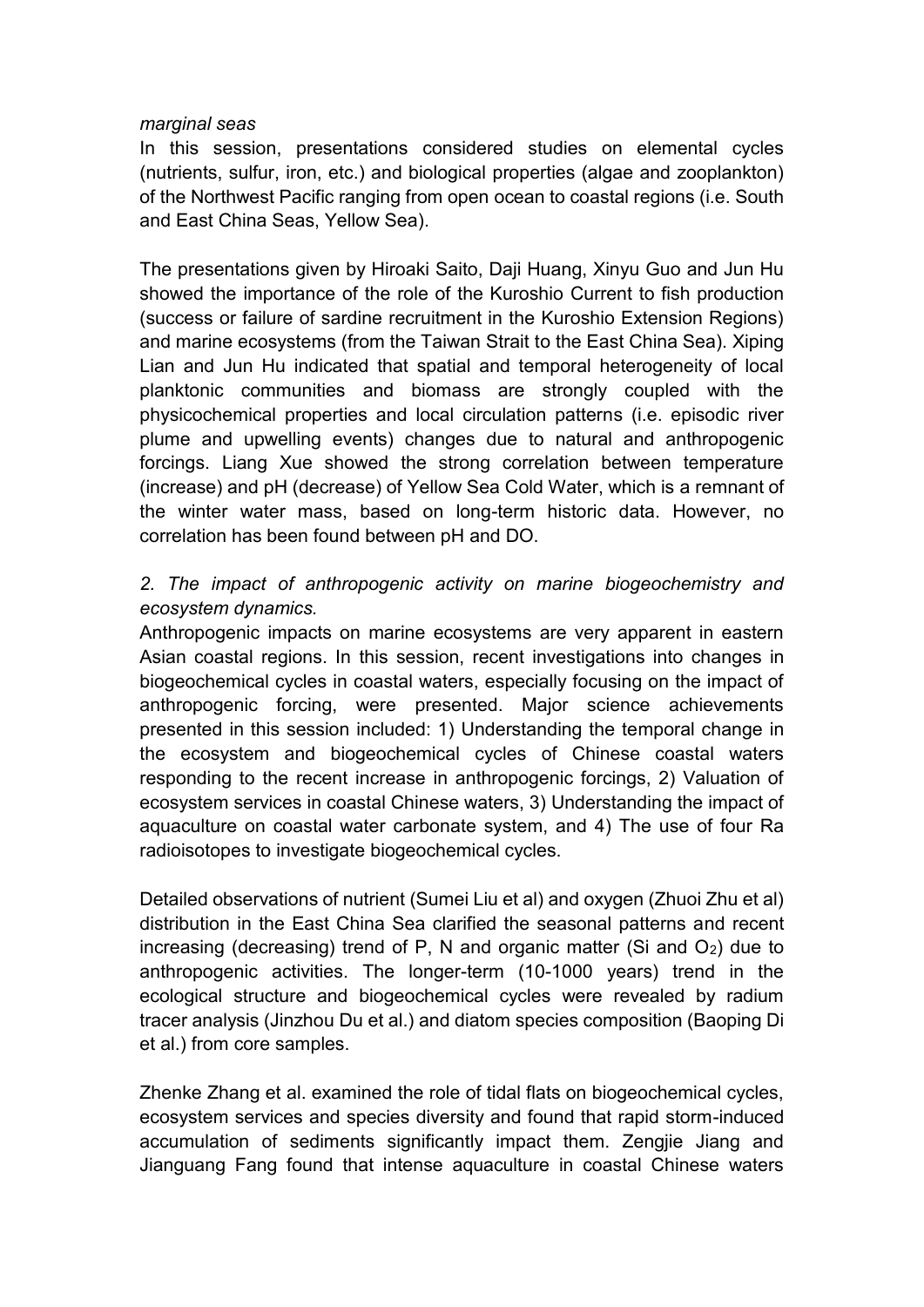influence the carbonate system and proposed an equitable proportion of shellfish and seaweed aquaculture to eliminate  $CO<sub>2</sub>$  efflux due to shellfish aquaculture. One of the highlights presented was the valuation of coastal marine ecosystem services (ES) in 11 provincial regions of China by Shang Chen et al. They estimated the annual marine ES provided 1034 billion CNY in 2008, and found the region used for mariculture + recreation provided high ES value per area.

### *3. Development of the biological indicators to detect and evaluate changes in marine ecosystem structure and function*

In this session, the presentations focused on the interactions between the biological processes and ecological environments in China, Japan, and Korea, including the Yellow Sea, East China Sea, South China Sea and north Pacific Ocean. Biological indicators include bacteria, archaeae, viruses, phytoplankton and zooplankton. Environmental changes include hypoxia, radioactive materials released from the Fukushima nuclear accident in Japan, upwelling, eddies, freshwater discharge and cold water masses.

Se-Jong Ju reported that *Euphausia pacifica* does not only utilize the Yellow Sea bottom cold water mass as an over-summering site but also switches its diet to survive the hot summer. Jung-Hoon Kang indicated that the existence of the Yellow Sea Bottom Cold Water affected the vertical distribution of all developmental stages of *E. pacifica*, and changed the food-rich depths preferred by the earlier developmental stages before and after formation of the cold waters in the Yellow Sea.

Jun Sun described the development of the spring phytoplankton bloom in the central Yellow Sea. These blooms can occur in the surface and the thin subsurface layers. The surface layer bloom comprises large-celled chains of diatoms such as *Thalassiosira rotula* and *T. pacifica*. However, annihilation of these species by *Noctiluca* and copepod grazing resulted in the development of a small-celled chain-form diatom bloom comprised of *Skeletonema dorhnii*. The subsurface layer bloom is formed by shade blooming diatom species, such as Dentinula and the dinoflagellate *Heterocapsa.*

Ganning Zeng stressed that the upwelling system not only brings physical but also chemical effects on the HABs event off Zhejiang. In addition, the variation of the physical environmental elements may play different roles in HABs.

The genus *Chattonella* is a representative red tide-causing raphidophyte in coastal waters worldwide. Toshiya Katano reported that in the Ariake Sea, located in western part of Japan, severe *Chattonella* blooms frequently occur in summer. *Chattonella* does not always utilize the deeper nutrient pool as the sole source for their development, but also use surface nutrients supplied after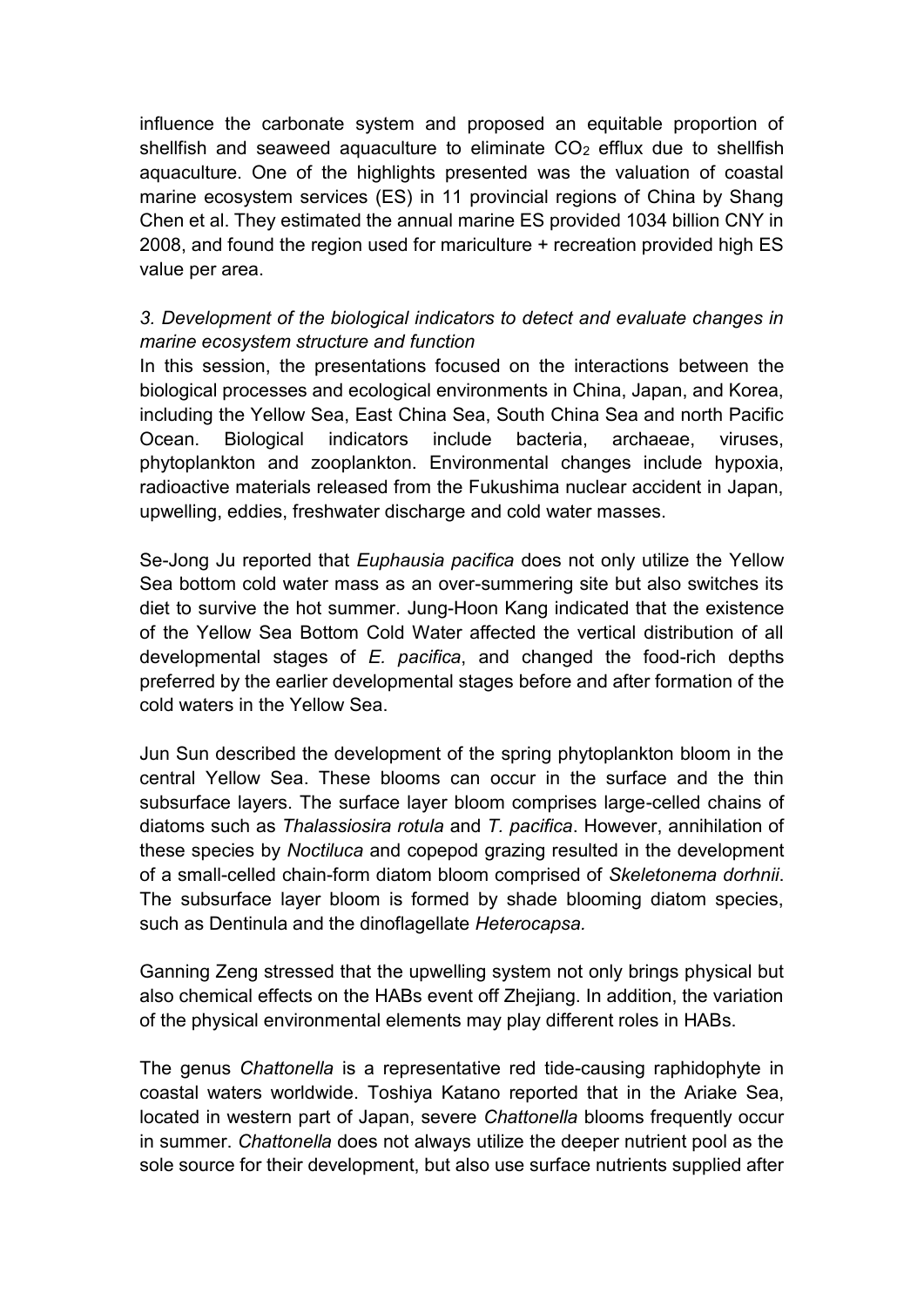the heavy rain.

Min Liu reported that bacterial communities in the Changjiang Estuary hypoxia area were different from those in non-hypoxia area. The predominant bacteria are Flavobacteria in the hypoxia area. While there is no significant difference on archaeal community structure between hypoxia area and non-hypoxia area with Euryarchaeota and Crenarchaeota as the dominant communities.

Meiping Feng reported on the relationship between the distribution of ciliate abundance and different water masses on the East China Sea shelf. Ciliate abundance increased close to frontal areas. Most tintinnids identified as neritic species did not show discrimination of distribution in the Changjiang Estuary. However, there were pronounced distribution zones of tintinnid species and some occasional oceanic species might indicate the intrusion of Kuroshio Water on the shelf.

Linbin Zhou explored zooplankton response to the influence of the Pearl River plume and coastal upwelling. He indicated that copepods accounted for most of the difference in abundance between the plume-affected and upwelling-affected areas, which may accounted for the high fishery yield in the upwelling area, as copepods are a good food source for the fish.

Xingyu Song examined the patterns and drivers of the spatial variability of phytoplankton biomass and primary production in the northwest South China Sea in summer. The coastal waters off the eastern Leizhou Peninsular (ELP) have higher phytoplankton biomass than that off the eastern Hainan Island, probably due to the topography and eddy-driven enhancement of nutrient supply and light availability along the ELP. The Yuexi Coastal Current tends to inhibit phytoplankton growth and thus depresses the surface phytoplankton biomass in the near-shore waters of the ELP, mainly through the stratification-induced nutrient limitation.

Yanhui Yang indicated that in the Southern Ocean and the central Pacific, the most outstanding feature was the presence of the viral abundance gradient along the path of meridional overturning circulation. This pattern was remarkably consistent with that of dissolved organic carbon. Long-distance transport of viruses along the meridional overturning circulation may provide a means for viruses to spread across oceanic basins and depth layers, and explains locally high, but globally limited viral diversity in the oceans.

Mitsuo Uematsu indicated that the Fukushima Nuclear Power Plant accident created <sup>137</sup>Cs levels in the surface ocean near the accident site that were several orders of magnitude higher than those prior to the accident. He stressed that it is essential to develop comprehensive figures for radionuclide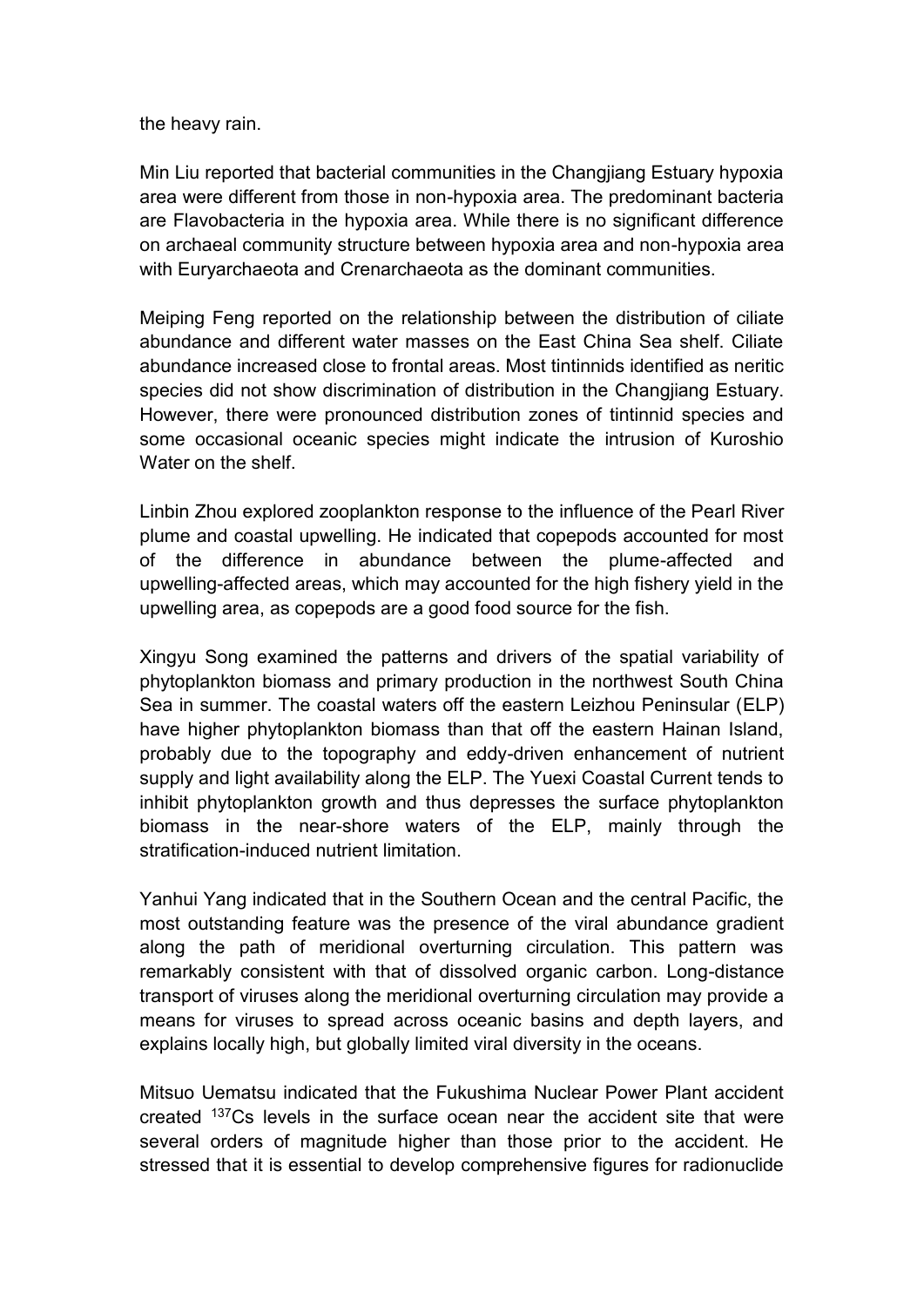release based on both comprehensive field and modelling studies for land and the ocean.

## *4. The marine end-to-end food web: the impact of environmental change on marine ecosystems*

Sinjae Yoo and Joo-Hyung Ryu from KORDI (Korea) introduced a new algorithm with applications for the satellite data extraction of eight bands in 400-900 nm from GOCI (i.e. Geostationary Ocean Color Imager from Korea). The data are compared with other commercial satellite information, showing the advantage in spatial (i.e. 500m vs. ca. 1000m) and temporal (e.g. daily vs. one week) resolutions. Data extracted from GOCI have been successfully applied in extracting the sea ice cover from Bohai in North China, dispersal of Changjiang effluent plumes in the East China Sea, as well as the Chl-a distribution and eddies in the East Sea or Sea of Japan.

Jihong Zhang from YSFRI (China) reported on the culture of kelp in the Sanggou Bay of North China, where changes in temperature and nutrient levels were examined. It was realized that low temperatures in winter can considerably reduce the kelp production (by 10-30%), while the kelp culture can reduce eutrophication in the coastal environment and uptake CO<sup>2</sup> from the atmosphere through the accumulation of organic matter biomass. Based on their experiments from Sanggou Bay, a biogeochemical model and nutrient budgets were established for kelp culture process.

Keun-Hyung Choi from KORDI examined the time series and observational data for zooplankton (e.g. copepods) in the northern part of the East China Sea over the last 30 years and found a remarkable decrease in abundance of copepods. Information suggests that this phenomena was related to a bottom-up driven effect. Besides the systematic change in hydrographic parameters (e.g. temperature), it was suggested that such a situation could be related to the function of TGD in the Chaignjiang Watersheds (e.g. reduction of fresh water influx and hence increase in salinity).

Xiaodong Bian from YSFRI (China) presented the results of the life history study of the Pacific cod *Gadus macrocephalus*. Cod is one of key species to maintain the food web of North Pacific Ocean and it has been found that the early stages (i.e. eggs and yolk sac larvae) can be dramatically affected by the hydrographic conditions (e.g. temperature and salinity) in terms of success in fertilization, hatching, as well as the survival in hatch through yolk sac absorption. It has been found that the hatching and hence the survival of larvae can be inhibited by low-temperature-low-salinity and high-temperature-low-salinity situations. The 50% hatching survival time is 1-4 weeks for the temperature range of 0-15 ℃.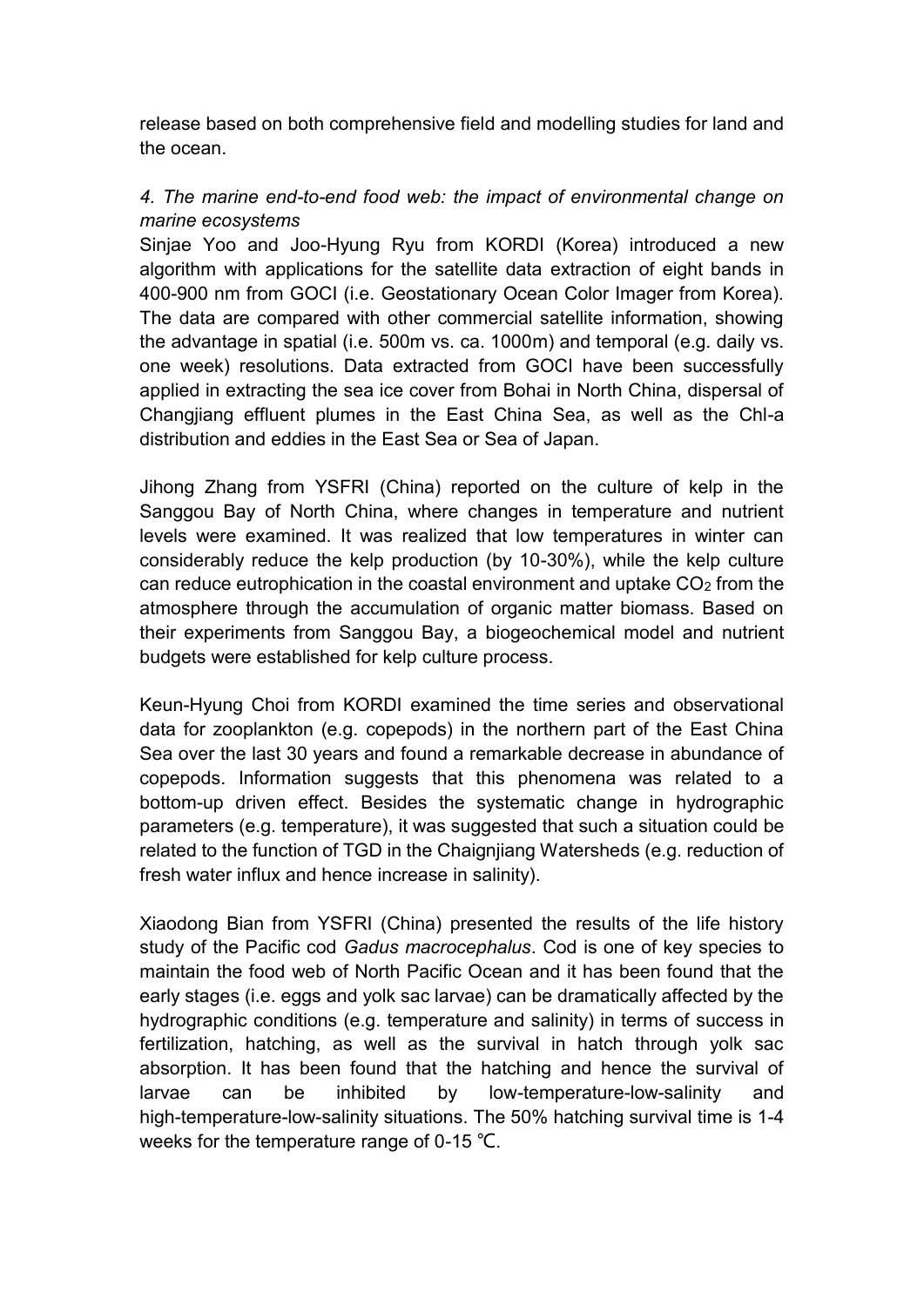Yang Yang from SIO (China) reported on progress in numerical techniques in simulating the ecosystem parameters (e.g. nutrients, TSM and Chl-a) of the Changjieang Estuary and adjacent coastal environment. The model was adopted from production models (PMs) with refined grades and modules for TSM and nutrients. The results show that model outputs can snapshot the patterns of distribution for TSM and nutrients offshore of the Changjiang Estuary, including the plumes of high turbidity and eutrophic coastal waters and blooms.

Hui Wu from ECNU (China) reported on the recently published work on the tidal effect on the extension of Changjiang effluent plumes in summer. The numerical simulation was based on the ECO-si model with structureless grades with a spatial resolution of 0.2-2 km from coast to the open boundary. It was found that the incorporation of tidal modules can improve the results of numerical simulation of plume dispersal off the Changjiang and in the East China Sea, with fine structure of bifurcation and eastward extension of plumes in summer.

#### *Discussion Session*

During the open discussion, topics focused on the outreach of this  $5<sup>th</sup>$  CJK Symposium and regional IMBER-related activities.

Regionally coordinated joint research activities using a data sharing mechanism of the sediment cores from the marginal seas (e.g. Yellow Sea and East China Sea) were proposed. This would provide the opportunity to understand the climate change through history. It was acknowledged that differences in sample analysis methods might differ from one laboratory to another, and standardization and/or inter-comparison of methods may also present a challenge.

The variability of the Kuroshio Current and its influence on the marginal seas is an important issue in IMBER research activities in the region, and studies need the collaboration of research in China, Japan and Korea. It was proposed that the CJK Symposium seek collaboration with PICES to form joint activities in the near future (e.g. topic session in PICES Annual Meetings).

PICES has agreed to provide financial support the next IMBER Summer School (ClimECO<sub>3</sub>) and will encourage early career scientists and PhD students from the three countries to attend.

It was proposed that a special issue of the CJK Symposium be published in an international peer-reviewed journal. The IMBER RPO will contact all the participants to invite them to contribute papers for the special issue.

The date and venue of next CJK IMBER Symposium (i.e.  $6<sup>th</sup>$  meeting) were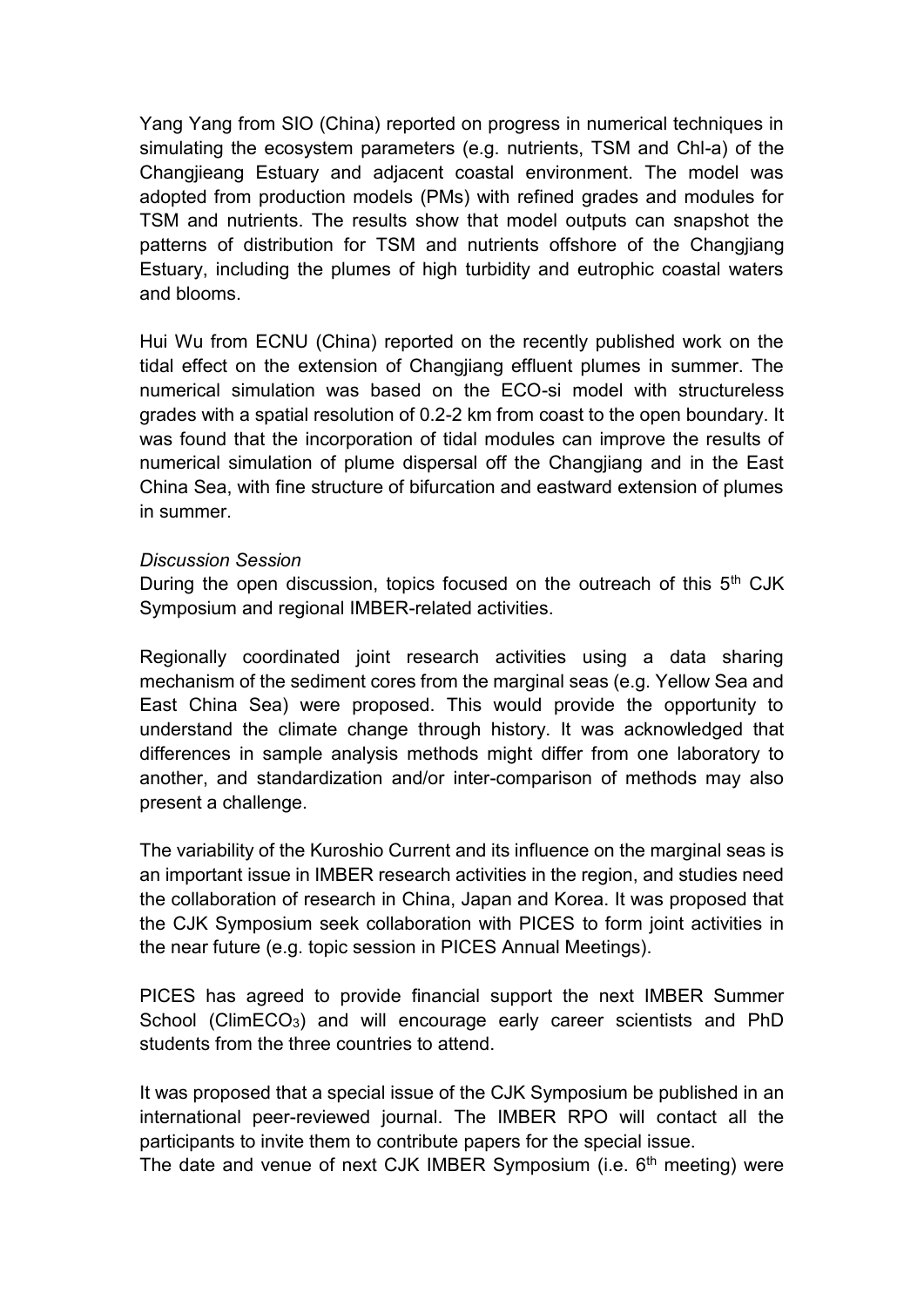also discussed. Colleagues from Japan will contact the relevant authorities in Japan and inform the IMBER RPO about the possibility of hosting the next meeting.

#### *The China-Japan-Korea IMBER training course*

In conjunction with the CJK symposium, a training course was held at the East China Normal University on 25 November. Jing Zhang welcomed the 21 early career scientists and students.- Sinjae Yoo, Hiroaki Saito, Xinyu Guo and Jing Zhang (Fig. 4), presented information about IMBER, the North Pacific Marine Sciences Organization (PICES) and Forecasting and Understanding Trends, Uncertainty and Responses of North Pacific Marine Ecosystems (FUTURE) programmes, as well as systemic knowledge about physical, chemical, and multi-disciplinary ocean science approaches.



Figure 4. Training course instructors: Sinjae Yoo (Korea), Hiroaki Saito and Xinyu Guo (Japan), and Jing Zhang (China)



Figure 5. Training course participants concentrating on a lecture.

### **Topics presented:**

- 1. Introduction to IMBER (Sinjae Yoo)
- 2. Progress in PICES/FUTURE programme (Sinjae Yoo)
- 3. A multidisciplinary ocean science programme SUPRFISH (Study on Prediction and Application of Fish Species Alternation): Implementation strategy and results (Hiroaki Saito)
- 4. Volume and nutrient transport across shelf break: A physical approach (Xinyu Guo)
- 5. Aspects of the biogeochemical dynamics of marginal seas (Jing Zhang)